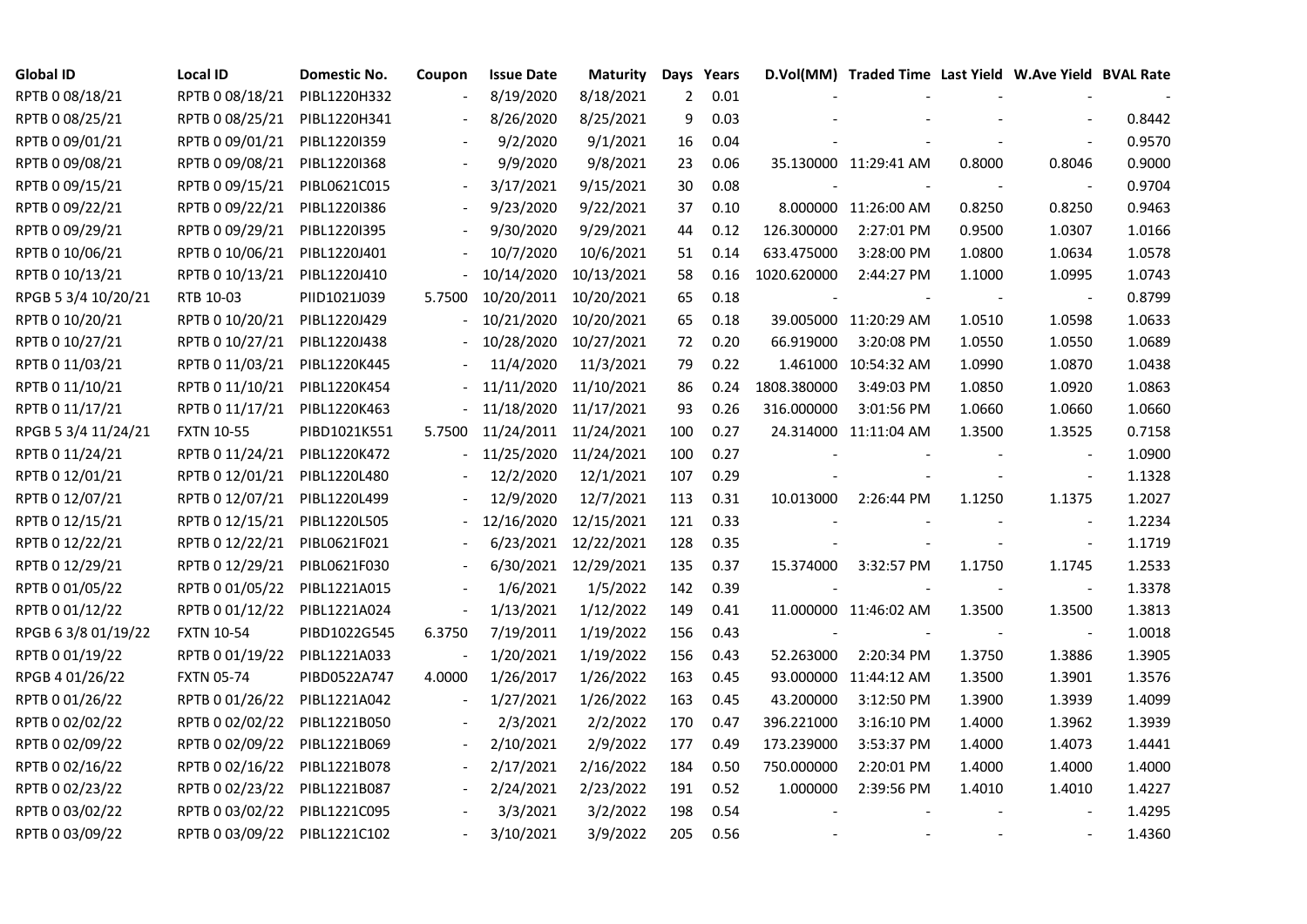| <b>Global ID</b>     | <b>Local ID</b>   | Domestic No. | Coupon                   | <b>Issue Date</b> | <b>Maturity</b> |     | Days Years |             | D.Vol(MM) Traded Time Last Yield W.Ave Yield BVAL Rate |        |                          |        |
|----------------------|-------------------|--------------|--------------------------|-------------------|-----------------|-----|------------|-------------|--------------------------------------------------------|--------|--------------------------|--------|
| RPGB 15 03/14/22     | <b>FXTN 20-02</b> | PIBD2022C021 | 15.0000                  | 3/14/2002         | 3/14/2022       | 210 | 0.58       |             |                                                        |        |                          | 1.3896 |
| RPTB 0 03/16/22      | RPTB 0 03/16/22   | PIBL1221C111 |                          | 3/17/2021         | 3/16/2022       | 212 | 0.58       |             |                                                        |        |                          | 1.4425 |
| RPTB 0 03/23/22      | RPTB 0 03/23/22   | PIBL1221C120 |                          | 3/24/2021         | 3/23/2022       | 219 | 0.60       |             |                                                        |        |                          | 1.4489 |
| RPTB 0 03/30/22      | RPTB 0 03/30/22   | PIBL1221C139 | $\blacksquare$           | 3/31/2021         | 3/30/2022       | 226 | 0.62       |             |                                                        |        | $\sim$                   | 1.4636 |
| RPTB 0 04/06/22      | RPTB 0 04/06/22   | PIBL1221D147 |                          | 4/7/2021          | 4/6/2022        | 233 | 0.64       |             |                                                        |        |                          | 1.4566 |
| RPTB 0 04/13/22      | RPTB 0 04/13/22   | PIBL1221D156 |                          | 4/14/2021         | 4/13/2022       | 240 | 0.66       |             |                                                        |        | $\blacksquare$           | 1.4460 |
| RPTB 0 04/20/22      | RPTB 0 04/20/22   | PIBL1221D165 |                          | 4/21/2021         | 4/20/2022       | 247 | 0.68       |             |                                                        |        | $\overline{\phantom{a}}$ | 1.4751 |
| RPTB 0 04/27/22      | RPTB 0 04/27/22   | PIBL1221D174 |                          | 4/28/2021         | 4/27/2022       | 254 | 0.70       |             |                                                        |        | $\blacksquare$           | 1.4883 |
| RPTB 0 05/04/22      | RPTB 0 05/04/22   | PIBL1221E182 |                          | 5/5/2021          | 5/4/2022        | 261 | 0.72       |             | 3.000000 10:56:48 AM                                   | 1.4750 | 1.4750                   | 1.4893 |
| RPTB 0 05/11/22      | RPTB 0 05/11/22   | PIBL1221E191 |                          | 5/12/2021         | 5/11/2022       | 268 | 0.73       |             |                                                        |        |                          | 1.4987 |
| RPTB 0 05/18/22      | RPTB 0 05/18/22   | PIBL1221E208 | $\blacksquare$           | 5/19/2021         | 5/18/2022       | 275 | 0.75       |             |                                                        |        | $\blacksquare$           | 1.5014 |
| RPTB 0 05/25/22      | RPTB 0 05/25/22   | PIBL1221E217 |                          | 5/26/2021         | 5/25/2022       | 282 | 0.77       |             |                                                        |        |                          | 1.5358 |
| RPTB 0 06/01/22      | RPTB 0 06/01/22   | PIBL1221F225 |                          | 6/2/2021          | 6/1/2022        | 289 | 0.79       |             |                                                        |        | $\Box$                   | 1.5248 |
| RPTB 0 06/08/22      | RPTB 0 06/08/22   | PIBL1221F234 |                          | 6/9/2021          | 6/8/2022        | 296 | 0.81       | 10.000000   | 3:42:23 PM                                             | 1.5250 | 1.5250                   | 1.5433 |
| RPTB 0 06/15/22      | RPTB 0 06/15/22   | PIBL1221F243 |                          | 6/16/2021         | 6/15/2022       | 303 | 0.83       |             |                                                        |        |                          | 1.5433 |
| RPTB 0 06/22/22      | RPTB 0 06/22/22   | PIBL1221F252 |                          | 6/23/2021         | 6/22/2022       | 310 | 0.85       |             |                                                        |        |                          | 1.5594 |
| RPTB 0 06/29/22      | RPTB 0 06/29/22   | PIBL1221F261 | $\overline{\phantom{a}}$ | 6/30/2021         | 6/29/2022       | 317 | 0.87       |             |                                                        |        | $\overline{\phantom{a}}$ | 1.5631 |
| RPGB 4 3/4 07/04/22  | <b>FXTN 03-24</b> | PIBD0322G247 | 4.7500                   | 7/4/2019          | 7/4/2022        | 322 | 0.88       |             | 11.500000 11:55:18 AM                                  | 1.4500 | 1.5565                   | 1.3953 |
| RPTB 0 07/06/22      | RPTB 0 07/06/22   | PIBL1221G279 | $\overline{\phantom{a}}$ | 7/7/2021          | 7/6/2022        | 324 | 0.89       |             |                                                        |        |                          | 1.5654 |
| RPTB 0 07/13/22      | RPTB 0 07/13/22   | PIBL1221G288 | $\overline{\phantom{a}}$ | 7/14/2021         | 7/13/2022       | 331 | 0.91       |             |                                                        |        | $\blacksquare$           | 1.5966 |
| RPTB 0 07/20/22      | RPTB 0 07/20/22   | PIBL1221G297 | $\blacksquare$           | 7/21/2021         | 7/20/2022       | 338 | 0.93       |             | 50.900000 11:10:13 AM                                  | 1.6000 | 1.6000                   | 1.6028 |
| RPTB 0 07/27/22      | RPTB 0 07/27/22   | PIBL1221G304 | $\blacksquare$           | 7/28/2021         | 7/27/2022       | 345 | 0.95       |             | 1.000000 11:27:12 AM                                   | 1.6100 | 1.6100                   | 1.6090 |
| RPGB 4 7/8 08/02/22  | <b>FXTN 10-56</b> | PIBD1022H562 | 4.8750                   | 8/2/2012          | 8/2/2022        | 351 | 0.96       |             |                                                        |        |                          | 1.4632 |
| RPTB 0 08/03/22      | RPTB 0 08/03/22   | PIBL1221H312 | $\overline{\phantom{a}}$ | 8/4/2021          | 8/3/2022        | 352 | 0.96       | 229.483000  | 3:07:21 PM                                             | 1.6150 | 1.5976                   | 1.6065 |
| RPTB 0 08/10/22      | RPTB 0 08/10/22   | PIBL1221H321 | $\overline{\phantom{a}}$ | 8/11/2021         | 8/10/2022       | 359 | 0.98       | 39.380000   | 3:14:21 PM                                             | 1.6100 | 1.6048                   | 1.6179 |
| RPGB 4 3/4 09/13/22  | <b>FXTN 10-57</b> | PIBD1022I570 | 4.7500                   | 9/13/2012         | 9/13/2022       | 393 | 1.08       |             |                                                        |        |                          | 1.5147 |
| RPGB 12 3/4 10/17/22 | <b>FXTN 20-03</b> | PIBD2022J033 | 12.7500                  | 10/17/2002        | 10/17/2022      | 427 | 1.17       |             |                                                        |        | $\blacksquare$           | 1.5535 |
| RPGB 4 5/8 12/04/22  | RTB 05-11         | PIID0522L114 | 4.6250                   | 12/4/2017         | 12/4/2022       | 475 | 1.30       | 50.800000   | 3:04:09 PM                                             | 1.8000 | 1.6886                   | 1.6366 |
| RPGB 4 12/06/22      | <b>FXTN 10-58</b> | PIBD1022L585 | 4.0000                   | 12/6/2012         | 12/6/2022       | 477 | 1.31       | 0.500000    | 9:48:35 AM                                             | 1.7000 | 1.7000                   | 1.6762 |
| RPGB 4 3/8 02/11/23  | RTB 03-10         | PIID0323B101 | 4.3750                   | 2/11/2020         | 2/11/2023       | 544 | 1.49       | 1701.600000 | 2:15:44 PM                                             | 1.7075 | 1.6736                   | 1.6850 |
| RPGB 13 02/20/23     | <b>FXTN 20-04</b> | PIBD2023B048 | 13.0000                  | 2/20/2003         | 2/20/2023       | 553 | 1.51       |             |                                                        |        |                          | 1.6974 |
| RPGB 5 1/2 03/08/23  | <b>FXTN 05-75</b> | PIBD0523C752 | 5.5000                   | 3/8/2018          | 3/8/2023        | 569 | 1.56       |             | 40.000000 11:49:11 AM                                  | 1.6600 | 1.6600                   | 1.8250 |
| RPGB 3 1/2 04/21/23  | <b>FXTN 07-58</b> | PIBD0723D588 | 3.5000                   | 4/21/2016         | 4/21/2023       | 613 | 1.68       |             | 98.965000 10:52:30 AM                                  | 1.7300 | 1.7300                   | 1.7322 |
| RPGB 11 7/8 05/29/23 | <b>FXTN 20-05</b> | PIBD2023E054 | 11.8750                  | 5/29/2003         | 5/29/2023       | 651 | 1.78       |             |                                                        |        |                          | 1.8093 |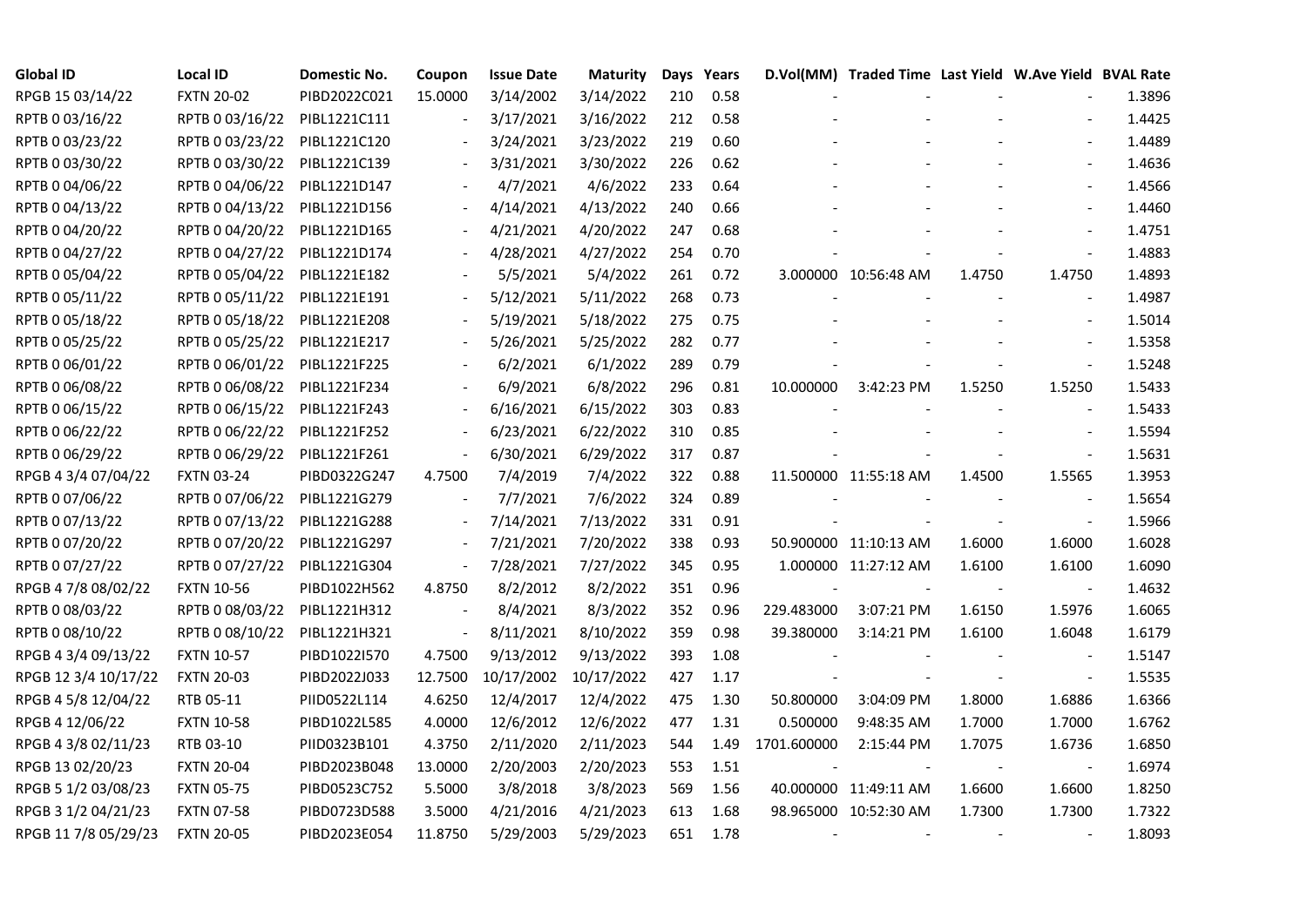| <b>Global ID</b>     | <b>Local ID</b>   | Domestic No. | Coupon  | <b>Issue Date</b> | <b>Maturity</b>  | Days | Years |             | D.Vol(MM) Traded Time Last Yield W.Ave Yield BVAL Rate |        |                          |        |
|----------------------|-------------------|--------------|---------|-------------------|------------------|------|-------|-------------|--------------------------------------------------------|--------|--------------------------|--------|
| RPGB 3 1/4 08/15/23  | RTB 10-04         | PIID1023H046 | 3.2500  | 8/15/2013         | 8/15/2023        | 729  | 2.00  | 6.180000    | 2:21:23 PM                                             | 2.0500 | 2.0475                   | 1.9542 |
| RPGB 2 3/8 09/10/23  | <b>FXTN 03-25</b> | PIBD0323I252 | 2.3750  | 9/10/2020         | 9/10/2023        | 755  | 2.07  |             |                                                        |        |                          | 1.9618 |
| RPGB 11 3/8 10/23/23 | <b>FXTN 20-06</b> | PIBD2023J068 | 11.3750 | 10/23/2003        | 10/23/2023       | 798  | 2.19  |             |                                                        |        | $\overline{\phantom{a}}$ | 1.9605 |
| RPGB 2 3/8 03/09/24  | RTB 03-11         | PIID0324C115 | 2.3750  | 3/9/2021          | 3/9/2024         | 936  | 2.56  | 3676.177000 | 3:59:45 PM                                             | 2.1875 | 2.1873                   | 2.1886 |
| RPGB 6 1/4 03/12/24  | RTB 05-12         | PIID0524C129 | 6.2500  | 3/12/2019         | 3/12/2024        | 939  | 2.57  |             | 56.350000 11:23:06 AM                                  | 2.1500 | 2.1500                   | 2.1859 |
| RPGB 4 1/2 04/20/24  | <b>FXTN 07-59</b> | PIBD0724D595 | 4.5000  | 4/20/2017         | 4/20/2024        | 978  | 2.68  | 10.000000   | 2:35:02 PM                                             | 2.2000 | 2.2000                   | 2.1303 |
| RPGB 12 3/8 06/03/24 | <b>FXTN 20-07</b> | PIBD2024F075 | 12.3750 | 6/3/2004          | 6/3/2024 1,022   |      | 2.80  |             |                                                        |        | $\blacksquare$           | 2.1712 |
| RPGB 12 7/8 08/05/24 | <b>FXTN 20-08</b> | PIBD2024H086 | 12.8750 | 8/5/2004          | 8/5/2024 1,085   |      | 2.97  |             |                                                        |        | $\overline{\phantom{a}}$ | 2.2298 |
| RPGB 4 1/8 08/20/24  | <b>FXTN 10-59</b> | PIBD1024H595 | 4.1250  | 8/20/2014         | 8/20/2024 1,100  |      | 3.01  |             |                                                        |        |                          | 2.2781 |
| RPGB 4 1/4 10/17/24  | <b>FXTN 05-76</b> | PIBD0524J762 | 4.2500  | 10/17/2019        | 10/17/2024 1,158 |      | 3.17  |             |                                                        |        | $\blacksquare$           | 2.3212 |
| RPGB 13 3/4 11/11/24 | <b>FXTN 20-09</b> | PIBD2024K091 | 13.7500 | 11/11/2004        | 11/11/2024 1,183 |      | 3.24  |             |                                                        |        | $\blacksquare$           | 2.3203 |
| RPGB 5 3/4 04/12/25  | <b>FXTN 07-61</b> | PIBD0725D618 | 5.7500  | 4/12/2018         | 4/12/2025 1,335  |      | 3.66  | 19.000000   | 2:36:21 PM                                             | 2.5250 | 2.5132                   | 2.4812 |
| RPGB 12 1/8 04/14/25 | <b>FXTN 20-10</b> | PIBD2025D103 | 12.1250 | 4/14/2005         | 4/14/2025 1,337  |      | 3.66  |             |                                                        |        | $\blacksquare$           | 2.4622 |
| RPGB 2 5/8 08/12/25  | RTB 05-13         | PIID0525H130 | 2.6250  | 8/12/2020         | 8/12/2025 1,457  |      | 3.99  | 1265.055000 | 3:35:06 PM                                             | 2.5325 | 2.5328                   | 2.5313 |
| RPGB 3 5/8 09/09/25  | <b>FXTN 10-60</b> | PIBD10251608 | 3.6250  | 9/9/2015          | 9/9/2025 1,485   |      | 4.07  | 2.000000    | 2:37:22 PM                                             | 2.5315 | 2.5315                   | 2.4961 |
| RPGB 12 1/8 10/20/25 | <b>FXTN 20-11</b> | PIBD2025J116 | 12.1250 | 10/20/2005        | 10/20/2025 1,526 |      | 4.18  |             |                                                        |        |                          | 2.6389 |
| RPGB 18 1/4 11/29/25 | <b>FXTN 25-01</b> | PIBD2525K015 | 18.2500 | 11/29/2000        | 11/29/2025 1,566 |      | 4.29  |             |                                                        |        | $\overline{\phantom{a}}$ | 2.6772 |
| RPGB 10 1/4 01/19/26 | <b>FXTN 20-12</b> | PIBD2026A122 | 10.2500 | 1/19/2006         | 1/19/2026 1,617  |      | 4.43  |             |                                                        |        | $\blacksquare$           | 2.7261 |
| RPGB 6 1/4 02/14/26  | <b>FXTN 07-62</b> | PIBD0726B627 | 6.2500  | 2/14/2019         | 2/14/2026 1,643  |      | 4.50  |             | 13.000000 10:36:51 AM                                  | 2.6000 | 2.6000                   | 2.5658 |
| RPGB 3 3/8 04/08/26  | <b>FXTN 05-77</b> | PIBD0526D772 | 3.3750  | 4/8/2021          | 4/8/2026 1,696   |      | 4.64  |             | 30.000000 11:22:54 AM                                  | 2.6300 | 2.6300                   | 2.6635 |
| RPGB 3 1/2 09/20/26  | RTB 10-05         | PIID1026I057 | 3.5000  | 9/20/2016         | 9/20/2026 1,861  |      | 5.10  | 6.000000    | 3:17:59 PM                                             | 3.0500 | 3.0250                   | 3.0047 |
| RPGB 6 1/4 10/20/26  | RTB 15-01         | PIID1526J019 | 6.2500  | 10/20/2011        | 10/20/2026 1,891 |      | 5.18  |             |                                                        |        | $\overline{\phantom{a}}$ | 2.9894 |
| RPGB 8 12/07/26      | <b>FXTN 20-13</b> | PIBD2026L139 | 8.0000  | 12/7/2006         | 12/7/2026 1,939  |      | 5.31  |             |                                                        |        | $\overline{a}$           | 3.0327 |
| RPGB 5 3/8 03/01/27  | RTB 15-02         | PIID1527C023 | 5.3750  | 3/1/2012          | 3/1/2027 2,023   |      | 5.54  |             |                                                        |        | $\blacksquare$           | 3.1115 |
| RPGB 4 3/4 05/04/27  | <b>FXTN 10-61</b> | PIBD1027E617 | 4.7500  | 5/4/2017          | 5/4/2027 2,087   |      | 5.71  | 1265.645000 | 3:57:56 PM                                             | 3.0400 | 3.0386                   | 3.0392 |
| RPGB 8 5/8 09/06/27  | <b>FXTN 20-14</b> | PIBD2027I140 | 8.6250  | 9/6/2007          | 9/6/2027 2,212   |      | 6.06  |             |                                                        |        | $\blacksquare$           | 3.2858 |
| RPGB 6 1/4 03/22/28  | <b>FXTN 10-63</b> | PIBD1028C635 | 6.2500  | 3/22/2018         | 3/22/2028 2,410  |      | 6.60  |             |                                                        |        | $\blacksquare$           | 3.5686 |
| RPGB 3 5/8 04/22/28  | <b>FXTN 07-64</b> | PIBD0728D649 | 3.6250  | 4/22/2021         | 4/22/2028 2,441  |      | 6.68  | 5475.660000 | 3:53:15 PM                                             | 3.6535 | 3.6560                   | 3.6543 |
| RPGB 3 3/4 08/12/28  | <b>FXTN 07-65</b> | PIBD0728H654 | 3.7500  | 8/12/2021         | 8/12/2028 2,553  |      | 6.99  | 1815.560000 | 3:55:58 PM                                             | 3.7350 | 3.7317                   | 3.7351 |
| RPGB 9 1/2 12/04/28  | <b>FXTN 20-15</b> | PIBD2028L151 | 9.5000  | 12/4/2008         | 12/4/2028 2,667  |      | 7.30  |             |                                                        |        |                          | 3.6375 |
| RPGB 67/8 01/10/29   | <b>FXTN 10-64</b> | PIBD1029A644 | 6.8750  | 1/10/2019         | 1/10/2029 2,704  |      | 7.40  |             |                                                        |        | $\blacksquare$           | 3.6984 |
| RPGB 8 3/4 05/27/30  | <b>FXTN 20-16</b> | PIBD2030E166 | 8.7500  | 5/27/2010         | 5/27/2030 3,206  |      | 8.78  |             |                                                        |        | $\overline{\phantom{a}}$ | 3.8610 |
| RPGB 2 7/8 07/09/30  | <b>FXTN 10-65</b> | PIBD1030G655 | 2.8750  | 7/9/2020          | 7/9/2030 3,249   |      | 8.90  |             |                                                        |        |                          | 3.7560 |
| RPGB 12 1/2 07/28/30 | <b>FXTN 25-02</b> | PIBD2530G029 | 12.5000 | 7/28/2005         | 7/28/2030 3,268  |      | 8.95  |             |                                                        |        | $\blacksquare$           | 3.8834 |